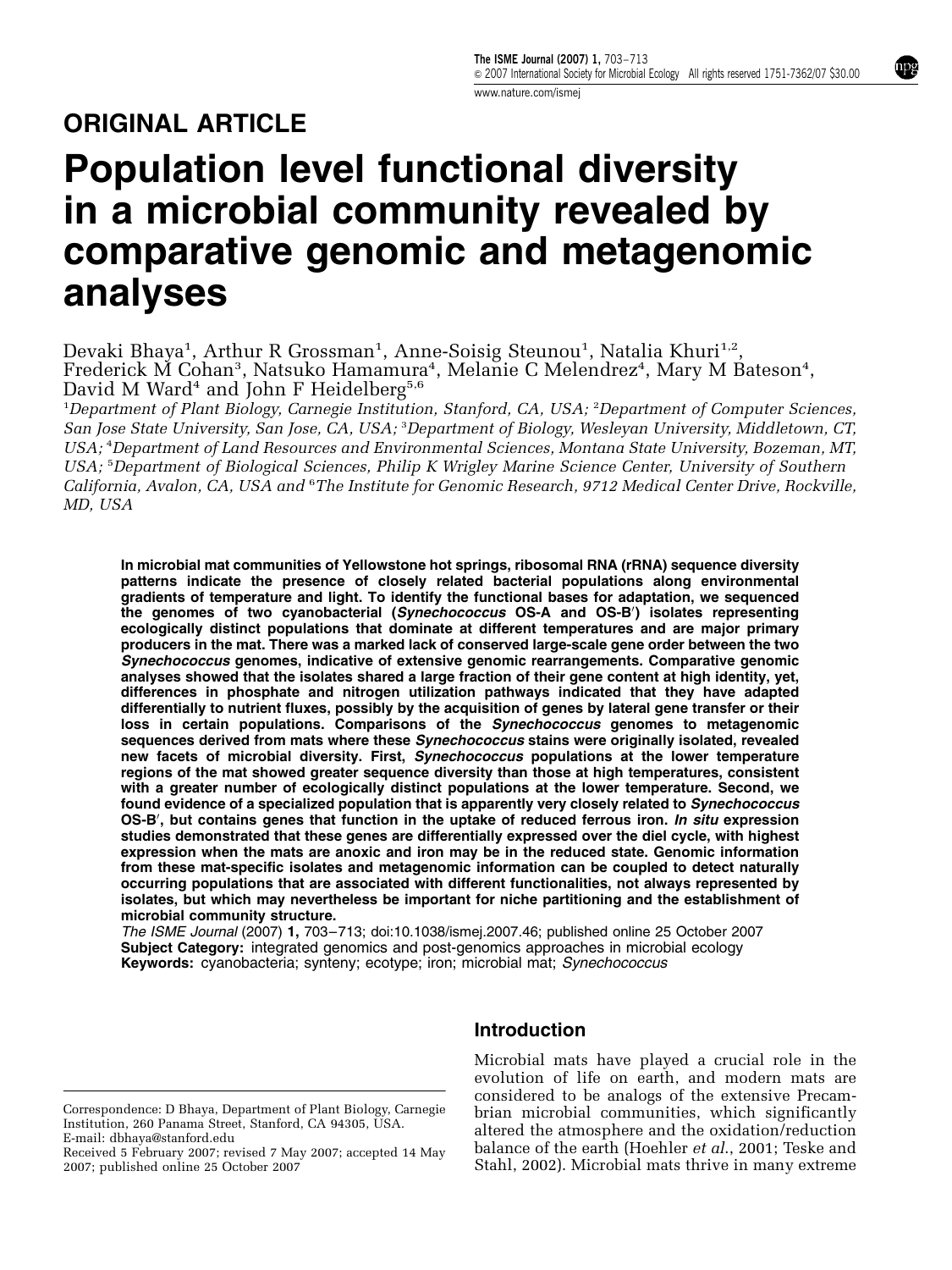environments such as hypersaline bays, permanentice lakes and hot springs, where competition from other organisms is limited (Paerl et al., 2000). The mats represent model systems for discovering the principles of microbial community ecology and have been studied intensively for decades (Ward et al., 1998, 2006; Stal, 2000).

The dense microbial communities growing in the hot spring effluent channels of Yellowstone National Park are predominantly prokaryotic in nature, affording a unique opportunity to study interactions among different prokaryotes. The mats are relatively stable, simple communities, typical of other mat communities in the sense that organic matter is produced in the uppermost layers by phototrophs and subsequently recycled and used in the deeper layers by aerobic and anaerobic decomposition metabolisms (Ward et al., 1998; Ward and Castenholz, 2000). The mats contain a diversity of microorganisms ranging from phototrophs such as cyanobacteria (predominantly Synechococcus spp.) and green non-sulfur-like bacteria (GNSLB), such as Roseiflexus spp. and Chloroflexus spp., to less wellcharacterized heterotrophic anaerobic and aerobic bacteria (Brock, 1978; Ward et al., 1998; Ward and Castenholz, 2000). The metabolic activities of and interactions among, the mat-building organisms create impressive stratified structures in which microorganisms may experience steep gradients of light, oxygen and nutrients (Ward *et al.*, 2006).

Early work based primarily on microscopy and cultivation approaches led to the belief that the mat was primarily comprised of a single morphologically recognizable Synechococcus species and that the physical cohesiveness of the mat was provided by the GNSLB, Chloroflexus aurantiacus. With the advent of molecular techniques such as direct sequencing of 16S rRNA from mat clones and denaturing gradient gel electrophoresis (DGGE), it became obvious that the mat contained many unique 16S rRNA sequences, most of which were not identical to the 16S rRNA sequences of isolates cultivated from the mat. Cyanobacterial and GNSLB 16S rRNA sequences detected by molecular analyses were found to be distantly related to those of readily cultivated Synechococcus and Chloroflexus isolates and to occur as sets of closely related sequences differing by  $\langle 5\%$  in 16S rRNA sequence (Ward  $et \ al., 1990;$  Ferris and Ward, 1997; Nübel  $et \ al.,$ 2002). DGGE surveys also revealed that the 16S rRNA gene distributions of the closely related cyanobacterial and GNSLB 16S rRNA populations (we use the term populations to mean sets of related individuals and use adjectives to specify how the individuals within populations are related (for example, cyanobacterial 16S rRNA populations, Synechococcus populations, functionally specialized populations, and so on)) varied along welldefined temperature gradients that exist in the effluent channels. For instance, closely related Synechococcus 16S rRNA sequences designated

**The ISME Journal**

A", A', A, B' and B, were detected at progressively lower temperatures from about 70 $\degree$ C to about 50 $\degree$ C, respectively (Ferris and Ward, 1997; Ward et al., 1998). Furthermore, recent experiments with Synechococcus isolates representing some of these 16S rRNA sequences suggest that they are physiologically adapted to temperature ranges and light intensities experienced in situ (Allewalt et al., 2006; Kilian *et al.*, 2007). There is also evidence of vertical stratification of *Synechococcus* populations within the microbial mats. On the basis of fluorescence characteristics and DGGE analysis, physiologically and genetically distinct Synechococcus populations were identified at different depth intervals within the 1-mm thick upper green layer of these mats (Ramsing  $et$  al., 2000). Many parameters such as light intensity and quality,  $\overline{UV}$  penetration, oxygen tension, and nutrient fluxes vary as a function of mat depth and over a diel cycle (Ward et al., 2006), although it is not obvious which of these parameters (one or more) lead to the stratification of Synechococcus populations within the mat. This correspondence between sequence variation and microgeographic distribution matches the prediction of some evolutionary ecology models of bacterial speciation, where natural selection acts upon variation to yield distinct phylogenetic clusters of individuals, with each cluster representing an ecologically distinct population (or 'ecotype', defined as a clade of individuals related by common ecological characteristics) (Ward, 1998; Ward and Cohan, 2005; Cohan and Perry, 2007). These models provide a framework for using sequence data to discover ecologically distinct populations, which can be considered the fundamental species-like units of which communities are comprised and whose ecological distinctness can be elucidated by genomic and physiological analyses (Cohan, 2006; Ward, 2006; Cohan and Perry, 2007; Ward et al., 2007).

Although a combination of genetic, biochemical and physiological data collected over decades has led to the hypothesis that there may be multiple specialized populations within these stratified mats, the underlying functional and genetic basis for this diversity has not yet been fully appreciated (Ward et al., 1998, 2006). Because the mat Synechococcus populations have been extensively characterized at the level of rRNA diversity and physiology, and are available as isolates, they provide optimal starting material for high-resolution molecular analyses to establish links between physiological differences, niche partitioning strategies and microbial diversity within the mat community (Steunou *et al.*, 2006; Kilian *et al.*, 2007). Here, we present our approach in which we sequenced the genomes of two isolates of Synechococcus derived from different temperature regions of the mat. This analysis has provided us with 'anchor genomes' from two differently temperature-adapted Synechococcus isolates whose 16S rRNA sequences correspond to dominant mat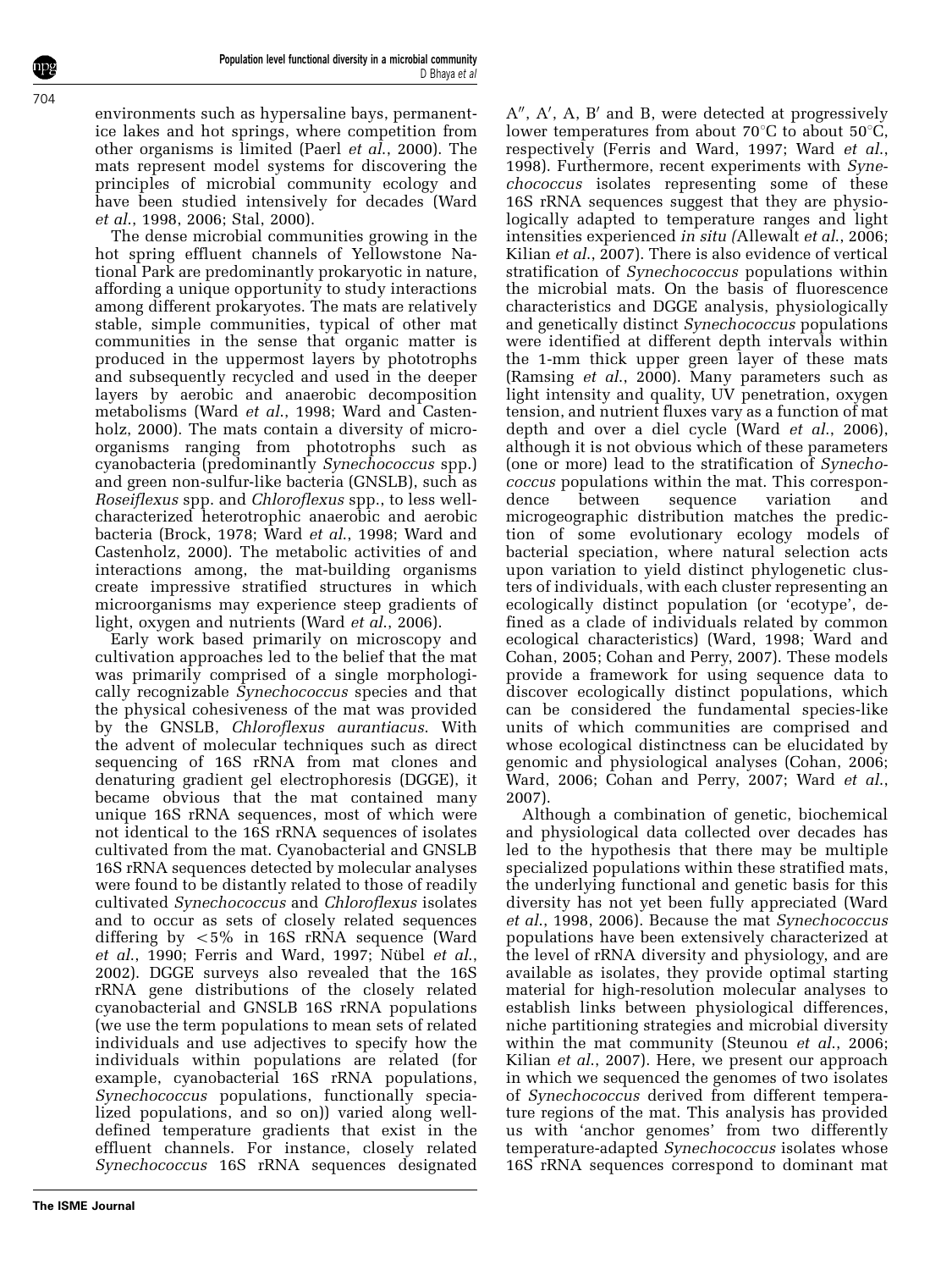sequences, which can be directly compared to each other, and also compared to metagenomic sequences derived from regions of the mat from which these isolates were originally isolated.

#### Materials and methods

#### Source of DNA

Synechococcus JA-2-3Aa {genotype designation A-NACy05a} (hereafter Synechococcus OS-A) was isolated by filter cultivation from samples derived from a region of the mat in Octopus Spring exposed to temperatures ranging from  $58^{\circ}$ C to  $65^{\circ}$ C; Syne $chococcus$  JA-2-3B' $a(2-13)$  {genotype designation B'NACy10o) (hereafter Synechococcus OS-B') was isolated from Octopus Spring mat samples collected at temperatures ranging from 51 to  $61^{\circ}$ C (Allewalt  $et$   $al.,$  2006). We also generated metagenomic sequences from recombinant libraries from total DNA isolated from the top green layer (upper  $\sim$ 1 mm) of the microbial mats in Octopus Spring and from Mushroom Spring, a nearby spring with similar physicochemical characteristics (Papke et al., 2003). The samples used to generate the metagenomic sequences were collected from two different temperature-defined sites averaging  $\sim 60$ and  $\sim 65^{\circ}$ C (Materials and methods and Supplementary Table S5).

#### Sequencing and annotation of Synechococcus OS-A and  $OS-B'$  genomes

Plasmid libraries with small (2–3 kbp) and large  $(10-12 \text{ kbp})$  inserts were constructed in pUCderived vectors following random mechanical shearing (nebulization) of genomic DNA. The plasmid sequences were assembled using the Celera Assembler. The coverage criteria were (a) every position required at least double-clone coverage (or sequence from a PCR product amplified from genomic DNA) and (b) sequences were generated from both strands. The sequence was edited manually, and additional PCR and sequencing reactions were performed to close gaps, improve coverage and resolve sequence ambiguities. Sequences of regions of the DNA that were repeated on the genome were verified by PCR amplification across the repeat followed by sequence analysis of the amplification product. The final assemblies of the Synechococcus OS-A and OS-B' genomes were based on 51 866 and 48 038 sequences, respectively.

#### Genome analysis

An initial set of open reading frames likely to encode proteins (coding sequences (CDSs)) were predicted as described previously (Heidelberg et al., 2004). All predicted proteins larger than 30 amino acids were searched against a non-redundant protein database (Heidelberg et al., 2004). Frameshifts and point mutations were detected and corrected

Population level functional diversity in a microbial community D Bhaya et al

where appropriate. The remaining frameshifts and point mutations were considered to be authentic. Protein membrane-spanning domains were identified by TopPred (Claros and von Heijne, 1994). Each CDS was inspected to define the initiation codon, the position of the ribosomal binding site and the transcription termination site. Two sets of hidden Markov models were used to determine CDS membership in families and superfamilies: Pfam (Bateman et al., 2004) and TIGRFAMs (Haft et al., 2003). Pfam hidden Markov models were also used with a constraint of a minimum of two hits to find repeated domains within proteins and to mask them. Phylogenomic analysis was used to assist with functional predictions, and comparative genome analyses were performed using the Compre-

#### Comparative genome analysis

Putative orthologs of the Synechococcus OS-A and OS-B genomes were identified by reciprocal bestmatch BLAST comparisons. Those CDSs that did not fit this criterion were identified as being isolatespecific (Supplementary Table S3).

hensive Microbial Resource (Peterson et al., 2001).

#### Metagenomic analyses

Metagenomic sequences were generated from high and low temperature samples of the microbial mats of Octopus and Mushroom Springs. The Synechococcus metagenomic sequences were classified into Synechococcus 'OS-A-like' or 'OS-B'-like' based on BLASTN analysis of the end reads against the complete genome sequences of Synechococcus OS-A and OS-B'. Classification into the OS-A or OS-B'like bins required meeting the following criteria: (a) both ends of the clone insert had the best BLASTN score to the same genome (either to Synechococcus OS-A or OS-B'); (b) matches of both end sequences had a nucleotide identity  $> 92\%$  over at least 300 bp; (c) the distance between end-paired reads, based on their known genomic positions, could not be  $>25\%$ of the average clone insert size; and (d) the paired reads had to come from opposite strands of the DNA (Supplementary Table S6). These sequences represent  $\sim$ 17% of total metagenomic reads. By assembling the clones onto the anchor genomes, large metagenome scaffolds were created that spanned almost the entire genomes of Synechococcus OS-A and  $OS-B'$  (86% with an average gap size of 931 bp and 89% with an average gap size of 617 bp for the Synechococcus OS-A and OS-B' genomes, respectively). It is important to note that the genomic reconstruction resulting from this 'stringent' assembly is derived from sequenced genomic fragments from individual cells, and therefore represents a 'virtual genome', rather than the entire genome from an individual Synechococcus cell. The assemblies generated were annotated in the same way as for the completed genomes.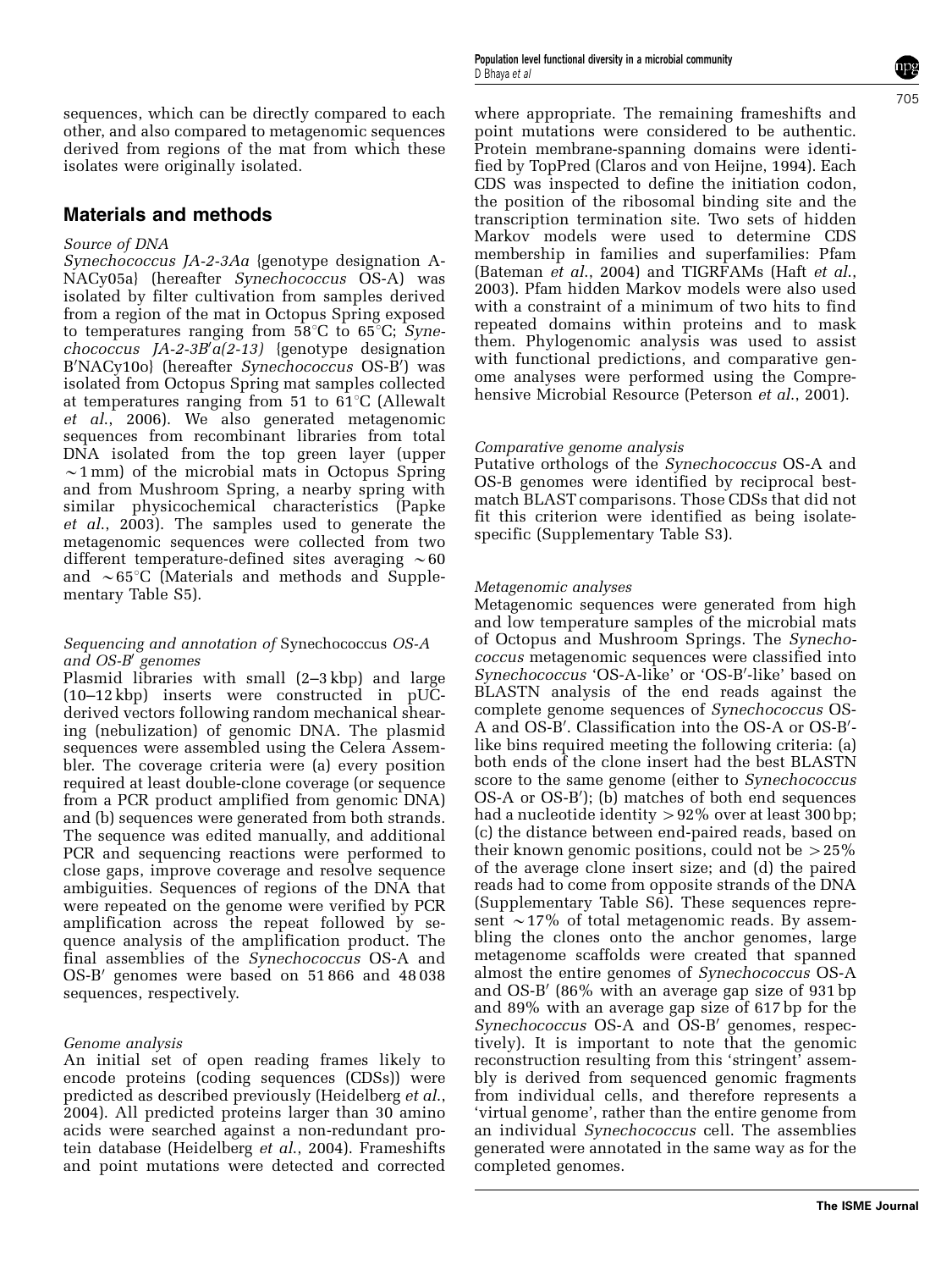Population level functional diversity in a microbial community D Bhaya et al

In the process of building assemblies from metagenomic sequences, we identified numerous clones with at least one end that matched the Synechococcus OS-A or OS-B' anchor genomes, but that did not fulfill at least one of the four criteria described above. We refer to these as 'illegal clones'. The inserts in the illegal clones (a) had a match to an anchor genome at one end of the clone, but not at the other end (this feature might represent a gene deletion or insertion, or a region that has undergone extensive sequence divergence); (b) had a match to an anchor genome at both ends, but the distance between the paired end reads was greater than expected (this feature might represent a rearrangement of the genome); (c) had a match to an anchor genome at both ends, but the sequences were both from the same strand (this feature might represent a transversion and recombination event); or (d) had a match to an anchor genome at both ends, but the match on one of the ends only covered a very short part of the read.

#### Genes 'missing' in the metagenome sequence

The region encoding urease subunits and accessory proteins (ureEFG), present in the Synechococcus OS-A genome appeared to be absent in the metagenome (see below, Figure 2). Clones that would be predicted to contain the urease accessory protein region were identified and sequenced to completion by transposon mutagenesis and transposon sequencing. The completely sequenced clone inserts were annotated as described above.

#### Transcript analysis and irradiance measurements

The level of the feoB gene transcript was monitored by quantitative PCR (qPCR) over the diel cycle using mat samples from Mushroom Spring  $(60^{\circ}C \text{ site})$ (Steunou et al., 2006). The primers used for qPCR were feoB-F (5'-CGGGTTTGGTGATGAAAAGC) and feoB-R (5'-CCCACCGAATTTAACAAGCC). Irradiance measurements and the method for qPCR have been described previously (Steunou *et al.*, 2006).

#### Results and discussion

Genome sequences of two Synechococcus isolates The genomes of Synechococcus OS-A (2.9 Mbp) and OS-B' (3.0 Mbp) have a relatively high  $G + C\%$ content of 60.3 and 58.5 and include 2892 and 2933 predicted CDSs, respectively (Supplementary Table S1). There was no evidence of plasmids or phage-like genes on the chromosome of either of the Synechococcus isolates. Both genomes have two rRNA operons that are identical within each isolate  $(Figure 1)$ . The 16S rRNA and 16S-23S rRNA internal transcribed spacer (ITS) sequences are identical to sequences previously characterized from mat samples, confirming that we had sequenced isolates from Synechococcus populations



Figure 1 Top: genomes of Synechococcus OS-A and OS-B'. Circle 1 (outermost); Synechococcus OS-B' genes have been assigned pseudo-spectrum colors based on relative position along the length of the genome, with genes nearest to the putative origin of replication colored red and genes most distal from this origin colored blue. Circle 2; the putative homologs in Synechococcus OS-A are assigned the same color as is presented in circle 1 for the Synechococcus OS-B' genes; the scrambling of colors in circle 2 is a reflection of the striking lack of relative conserved large-scale gene order between the genomes of Synechococcus OS-A and OS-B'. Circles 3 and 4; photosynthesis genes (green). Circles 5 and 6; nitrogen fixation genes (light blue), urease genes (dark blue) and fermentation genes (red). Circles 7 and 8; transposons and integrase genes (orange) and IS4 transposases (purple). Circles 9 and 10; tRNAs (red) and rRNAs (yellow). Circles 3, 5, 7 and 9 show the relative gene positions on the genome of *Synechococcus* OS-B'. Circles 4, 6, 8 and 10 show the relative gene positions on the genome of *Synechococcus* OS-A. Bottom: phosphonate gene cluster in Synechococcus OS-B'. Regions of the Synechococcus OS-B' genome displaying the phn genes that may be involved in phosphonate transport  $(\bar{p}hnC, -D \text{ and } -E, CYB_0159$  to CYB 0161, red arrows) and in the synthesis of C-P lyase (phnG–M, CYB\_0162 to CYB\_0168, blue arrows) shown in the top line, with the comparable regions of the Synechococcus OS-A genome in the bottom line. The phn cluster spans 8 kbp and the region of synteny between the two genomes that flanks this cluster is positioned between the solid and dotted lines; in Synechoccus  $OS-B'$  this region is located between 169.4 and 184.3 kbp and in Synechococcus OS-A it is between 518.2 and 525.4 kbp. The arrows representing genes are drawn to scale (note that several of the phn genes overlap, as shown by overlapping arrows); potential homologs are shown in the same color; genes shown by gray arrows indicate where synteny between the genomes is not maintained.

that are dominant in the mat (Papke *et al.*, 2003). The Synechococcus OS-A and OS-B' 16S and 23S rRNA sequences are 96.4% and 96.3% identical to each other, respectively, suggestive of significant divergence between the isolates, and yet the genomes of these isolates share a large fraction ( $\sim 83\%$ )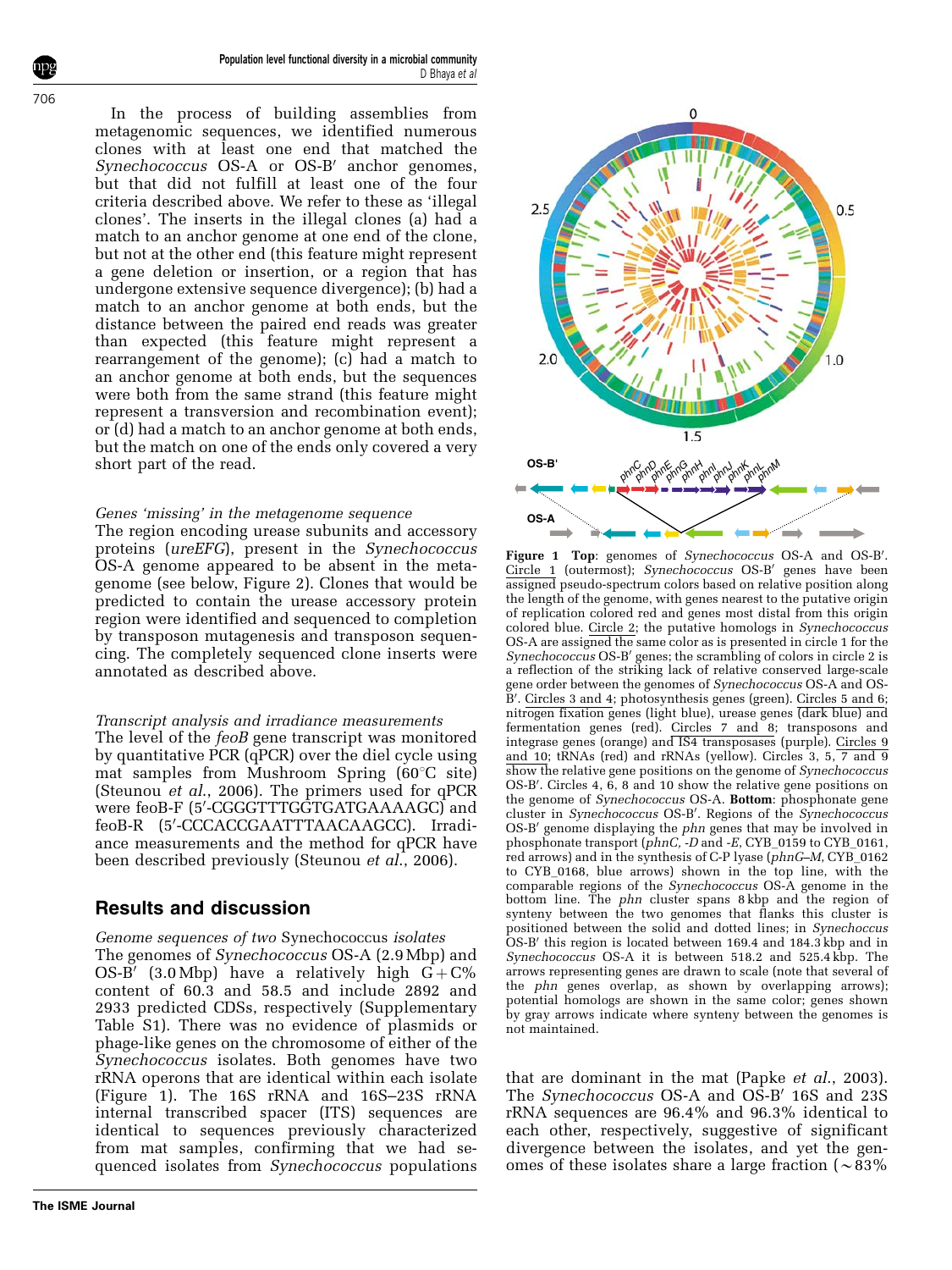based on bidirectional best BLAST scores) of their CDSs, and the CDSs exhibit a high identity between putative orthologs  $(\sim 87\%$  amino-acid identity,  $\sim$ 92% amino-acid similarity;  $\sim$ 86% nucleotide identity, on average). A comparison of the *Synecho*coccus OS-A and OS-B' genomes revealed a marked lack of conserved, large-scale gene order, indicating an extensive history of rearrangement events (Figure 1). Regions of colinearity between the Synechococcus OS-A and OS-B' genomes are short ( $\sim$  70% of either genome is composed of conserved blocks of 1–2 kbp in length containing one or two genes), with the largest region of conserved gene order between the two isolates being  $\sim$ 32 kbp and containing the genes involved in nitrogen fixation (Delcher et al., 2002; Steunou et al., 2006). In contrast, a comparison of the complete genomes of closely related bacteria usually reveals extensive conservation of large-scale genome architecture or synteny; even genomes that are not so closely related can show significant synteny (Rocap et al., 2003; Bentley and Parkhill, 2004). The lack of congruence between the measures of 16S rRNA identity, genome-wide identity between putative homologs, and genomic synteny of the two *Synechococcus* isolates implies that any one of these criteria by itself may not accurately reflect the level of relatedness between the Synechococcus isolates (Konstantinidis and Tiedje, 2005; Ward et al., 2006).

Genome rearrangements and recombination events are often mediated by transposons or phage (Bennett, 2004). Both Synechococcus OS-A and OS-B<sup>'</sup> genomes contain many transposon-like or insertion sequence (IS) elements (109 and 98, respectively), but several of these are presumed non-functional as evidenced by truncations or putative frameshift mutations. The IS elements are not always located at the borders of rearranged regions, so their role in the large-scale gene rerearrangements cannot be easily assigned (Parkhill et al., 2003). However, Synechococcus OS-B' does contain 17 identical copies of an IS4 family of transposase genes (ISSoc13 or Interpro ID 002559), which are absent in the Synechococcus OS-A genome and which may still be active within the Synechococcus OS-B'-like organisms (Figure 1, circle 7, purple bars). Furthermore, both the Synecho $coccus$   $O\$ S-A and  $O\$ S-B' genomes contain a high frequency of an octameric, palindromic repeat (GGGATCCC), but the functional significance of this repeat is unclear. The presence of an internal GATC sequence within the repeat raises the possibility that they may be part of a DNA modification system that has been implicated in a number of processes ranging from restriction modification to DNA repair and transcriptional regulation (Wion and Casadesus, 2006) (Supplementary Table S2).

As expected from previous studies, both Synecho $coccus$  OS-A and  $OS-B'$  contain genes encoding proteins required for photosynthesis, the biosynthesis of glycolate (Bateson and Ward, 1988), glycogen

(Konopka, 1992; Nold and Ward, 1996), sulfolipids (Ward *et al.*, 1994), and fermentative and respiratory metabolisms (Nold and Ward, 1996). We also identified genes required for the biosynthesis of Type IV pili and photoreceptors associated with phototaxis, which fits with earlier reports of motility of Synechococcus cells in the mats (Ramsing et al., 1997; Bhaya, 2004). However, the presence and activity of a functional pathway for nitrogen fixation (based on in situ expression nif genes and measurements of nitrogenase activity) in Synechococcus  $OS-A$  and  $OS-B'$  was unexpected, as previous attempts had failed to measure nitrogen fixation in the mats (Steunou et al., 2006).

#### Identification of genes specific to Synechococcus  $OS-A$  or  $OS-B'$

To identify functional differences between Synechococcus OS-A and OS-B', we examined subsets of genes unique to each of these isolates. There are 393 and 503 isolate-specific CDSs in Synechococcus OS-A and OS-B', respectively, but approximately half of these CDSs are annotated as either 'hypothetical' (172 and 218 in Synechococcus OS-A and OS-B', respectively) or 'conserved hypothetical' (50 and 46 in Synechococcus OS-A and OS-B', respectively), with other CDSs potentially encoding transposases/ resolvases (91 and 89 in Synechococcus OS-A and OS-B', respectively) (Supplementary Table S3). However, we were able to identify examples of genes encoding proteins with known functions that are present on only one of the genomes. For instance, only the Synechococcus OS-B' genome harbors an 8 kbp region containing 10 phn-like genes (CYB\_0159 to CYB\_0168), which might enable the organism to transport (phnCDE) and metabolize (phnGHIJKLM) phosphonates. This may allow Sy $nechococcus$  OS-B<sup> $\prime$ </sup> to utilized phosphonates as a source of phosphorus in addition to phosphate, the prevalent source of phosphorus in most environments. The region flanking the *phn* cluster is syntenic between the *Synechococcus* OS-A and  $OS-B'$  genomes, indicating that the *phn* gene cluster was either recently acquired by Synechococcus OS-B' or lost in *Synechococcus* OS-A (Figure 1). There is evidence suggesting that operons required for phosphonate uptake and utilization may be acquired through lateral gene transfer events in prokaryotes (Huang et  $a\tilde{I}$ , 2005). Recently, genes for phosphonate utilization have been identified in metagenomic studies of marine, oxygenic photosynthetic prokaryotes, but the phn operon is not universally found in cyanobacteria, perhaps reflecting the different availability of phosphonates in various environments (Palenik et al., 2003; Dyhrman et al., 2006). A search for phn-like genes within the metagenome sequences identified 92 sequences that covered this region with high identity (that is, 492% NAID). Almost all originated from the recombinant libraries generated from Octopus or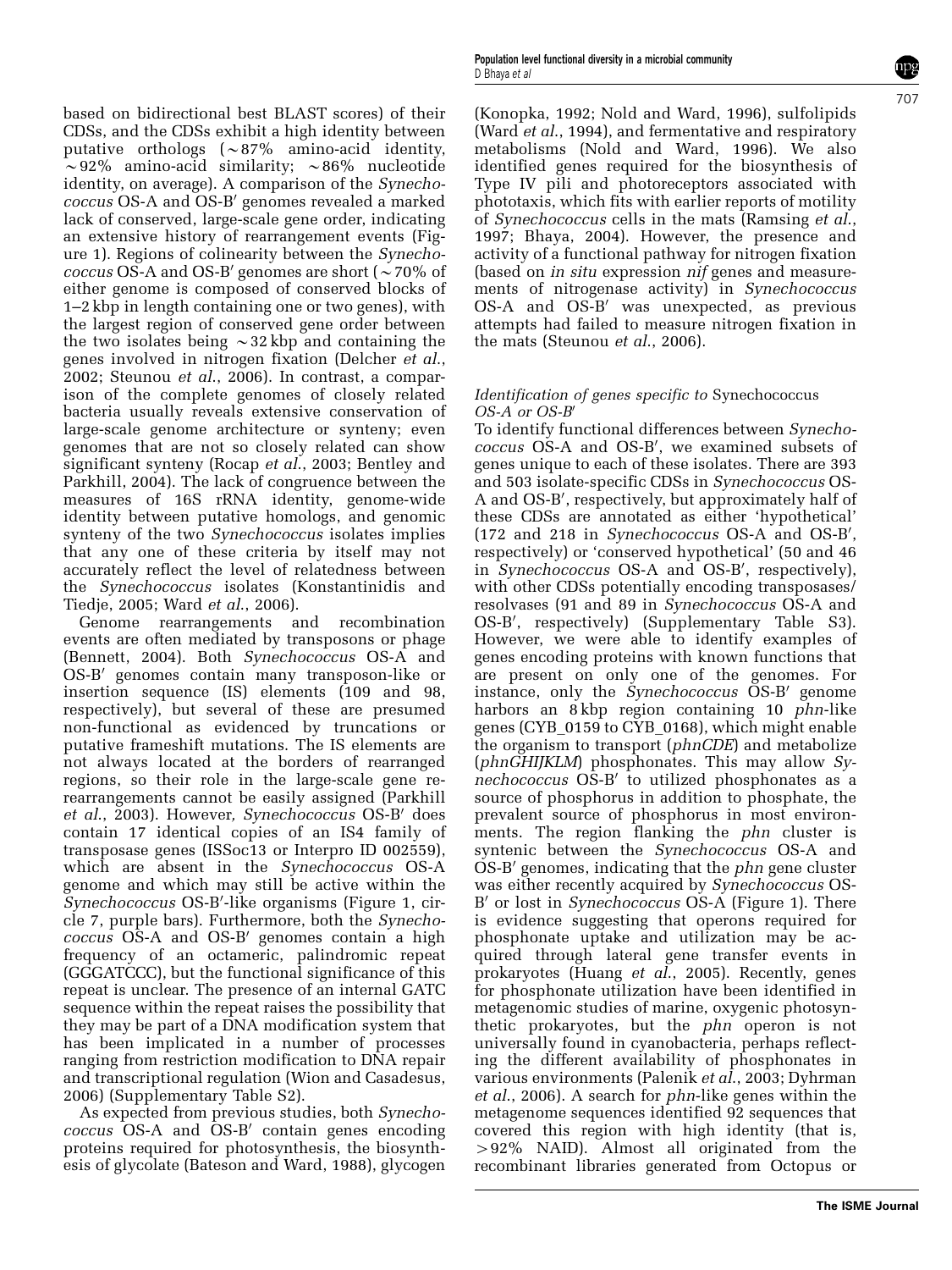Mushroom Spring low-temperature regions of the mat, which is consistent with the observation that Synechococcus OS-B'-like organisms are more prominent in the lower temperature regions (Supplementary Table S4). There may be species unrelated to Synechococcus that can utilize phosphonate in the mats because there are other phn-like genes in the metagenome dataset that have low identity  $\sim 55\%$  AAID) to the phn genes of Synechococcus OS-B'. The origins, levels and importance of this and other phosphorus sources in the hot springs are currently being investigated.

Other genes present on the Synechococcus OS-B' but not the Synechococcus OS-A genome are those encoding cyanophycin synthetase (CYB\_0911) and cyanophycinase (CYB\_2043). Cyanophycin is a nitrogen-rich reserve polymer synthesized nonribosomally from aspartate and arginine by the enzyme cyanophycin synthetase; the polymer is degraded by cyanophycinase (Simon, 1987). Cyanophycin levels vary with growth conditions, but can be high in stationary-phase cultures or under conditions in which the growth potential of the cell decreases because of a limitation for nutrients such as sulfate or phosphate (Stevens and Poane, 1981). Cyanophycin has also been implicated in the integration of carbon and nitrogen metabolism in unicellular and filamentous cyanobacteria (Mackerras et al., 1990). The presence of cyanophycin synthetase and cyanophycinase on the Synechococcus  $OS-B'$  genome suggests that this organism experiences fluctuating nitrogen levels; conditions of excess nitrogen may trigger cyanophycin storage, whereas periods of nitrogen limitation may result in cyanophycin degradation. Further experimental evidence in which gene expression in Synechococcus OS-B' is measured under various nutrient regimes under defined laboratory conditions or in situ over the diel cycle, will allow us to address these questions.

#### Evidence of recent acquisition or loss of nutrient utilization pathways

We noted differences between the Synechococcus OS-A and OS-B' isolates for genes required for the utilization of urea. Synechococcus OS-A has one genomic region encoding urease (ureA1B1C) and accessory factors (ureEFG1D1) (cluster 1 urease in Figure 2, top left), which is not present in Synechococcus OS-B'. Additionally, there are other regions in both isolates with remnants of genes encoding a second urease that is likely to be non-functional (Figure 2, bottom left). The genes of cluster 1 urease are flanked by transposons. The regions bordering the urease cluster (CYA\_0598 and CYB\_0030; CYA\_0609 and CYB\_0031; CYA\_0610 and CYB 0033) are syntenic between Synechococcus OS-A and OS-B', suggestive of a relatively recent gain of genes by Synechococcus OS-A, or loss of



Figure 2 Urease genes in Synechococcus OS-A and OS-B'. Top left: top line represents the cluster 1 urease and flanking genes of Synechococcus OS-A; the bottom line shows homologs of the flanking genes in Synechococcus OS-B'. Bottom left: locations of the cluster 2 urease genes in Synechococcus OS-A and OS-B'. In Synechococcus OS-A, ureB2 is inactivated by a transposon; ureA and ureG2 contain frameshift mutations (inactive genes are designated by \* symbols). Top right: the urea transporter genes (livF to livK) of Synechococcus OS-A and OS-B'. In Synechococcus OS-B', ureE is located close to the transporter genes. Bottom right: metagenome sequence redundancy (y axis) in the region of the cluster 1 urease of Synechococcus OS-A (x axis). Note that no metagenome sequences covered the region encoding ureE, ureF and ureG1; clones identified that covered this region are shown as black bars. Genes encoding urease (ureA, -B and -C) are shown in red; accessory factor genes are shown in orange; transporter genes in green; putative transposons are shown in gray; flanking gene homologs in blue and other genes in white. Syntenic regions are indicated by dashed lines.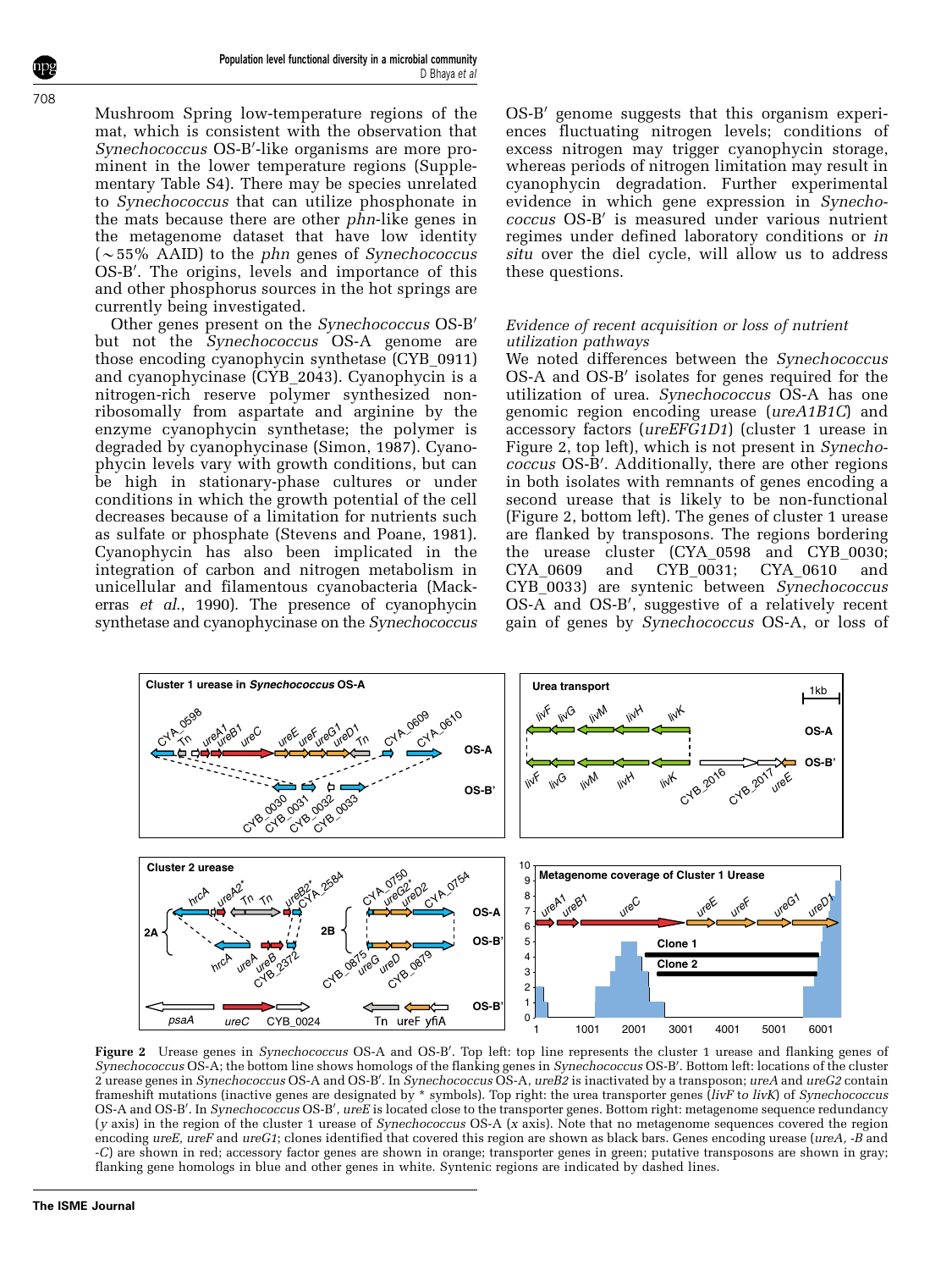genes from Synechococcus OS-B'. The second set of urease-like genes in Synechococcus OS-A (ureA2, ureB2, and ureG2, ureD2, making up cluster 2A and 2B, respectively) are at two different genomic locations. The gene ureB2 (CYA\_2585) is truncated by the integration of a transposon, whereas ureA2  $(CYA 2588)$  and  $ureG2$  (CYA 0751) contain frameshift mutations. A second ureC and ureF were not identified on the Synechococcus OS-A genome. In contrast, the *Synechococcus* OS-B' genome contains a single copy of the ure genes that are located at five different regions of the genome. These genes have higher identity with the genes of *Synechococcus* OS-A cluster 2 than those of cluster 1, and in some cases regions flanking the cluster 2 urease genes in Synechococcus OS-A are syntenic with those flanking the homologous genes in Synechococcus OS-B' (Figure 2, bottom left). In Synechococcus OS-B' the cluster 2 urease genes have neither insertions nor frameshift mutations, and are therefore likely to represent functional genes. Also both Synechococ- $\text{cus } OS-A$  and  $OS-B'$  genomes contain genes encoding urea transport polypeptides (livFGMHK), which have very high identity between the isolates ( $\sim$ 99%) amino-acid identity) (Figure 2, top right).

The functionality of the different urease genes has yet to be experimentally verified, but these obvious differences in gene content underscore the possibility that both gene gain and loss are ongoing events in the mat Synechococcus populations. The mechanisms underlying this genome fluidity and their evolutionary implications remain to be explored, but we speculate that a relatively recent acquisition of urease cluster 1 (flanked by transposons) by Synechococcus OS-A may have led to the progressive loss of functionality of the second urease cluster (still maintained by, and likely to be functional in Synechococcus OS-B'). We have recently developed an oligonucleotide microarray that will be used to query the isolate transcriptomes under different nutrient conditions, which will allow us to check the expression status of the urease gene clusters in Synechococcus OS-A and OS-B'.

Initial analysis of the metagenome sequence dataset indicated that sequences representing the ureEFG1D1 of the cluster 1 urease were absent (Figure 2, bottom right), raising the possibility that the Synechococcus OS-A anchor genome sequence may not be representative of the predominant Synechococcus OS-A-like populations in the mat. To clarify this, we identified and sequenced clones from the metagenome dataset that were predicted to span the region containing urease cluster 1 genes, based on clone-end read information. These clones (GYSA072 and YMBDB52) did contain the urease genes, so the apparent absence of these sequences in the metagenome dataset is possibly a reflection of a region that did not get sequenced at the same frequency as flanking regions. Thus, correlating sequence frequency data from metagenomic datasets with actual frequencies of genes in populations may

require close attention to methodological constraints and statistical analysis of the data, followed by further verification before strong conclusions can be drawn about underrepresented genes in a metagenome database (Tringe et al., 2005).

#### Identification of functional diversity in the metagenome

The variations in nutrient acquisition and utilization capabilities suggested by differences in genome content between the two sequenced Synechococcus isolates raise the possibility that a detailed examination of Synechococcus-like sequences in the metagenome dataset might provide further examples of functionally specialized populations. To accomplish this, we characterized metagenomic sequences derived from both Mushroom and Octopus Springs at two different temperatures (Materials and methods and Supplementary Table S5), on the basis of identity to the Synechococcus anchor genomes. We found a significantly higher degree of identity of Synechococcus OS-A-like sequences in the metagenomic samples with the anchor genome (85% of the sequences with a best BLASTN score to the OS-A genome were within 2% divergence of the Synechococcus OS-A anchor genome) compared to that of the Synechococcus OS-B'-like sequences (only 50% of the sequences with a best BLASTN score to the Synechococcus  $OS-B'$  genome were within  $2\%$ divergence of the Synechococcus OS-B' anchor genome) (Figure 3). These results correlate well with the finding that there is a greater depth of rRNA divergence within the Synechococcus OS-B'-like population than within the Synechococcus OS-Alike population, and that there is generally less sequence variation among members of the Synechococcus OS-A-like population (Ward et al., 1998). The greater sequence diversity in the Synechococcus OS-B'-like than in the Synechococcus OS-A-like metagenome is also consistent with a greater diversity of ecotypes among the Synechococcus OS-B'-like organisms (Ward et al., 2006), as based on a simulation of ecotype evolution (Cohan and Perry, 2007).

Furthermore, identification of metagenomic sequences based on their source (for example, Octopus or Mushroom Springs, low or high temperatures) yielded a picture supporting the notion that temperature and spring characteristics represent important factors in shaping community diversity (Figure 3 and Supplementary Table S5). In accord with this idea, few Synechococcus OS-B'-like sequences were found in libraries from the higher temperature regions of Octopus or Mushroom Spring mats, whereas Synechococcus OS-A-like sequences were present in all four of the libraries, but represented a higher proportion of sequences in the those libraries constructed with DNA derived from mat samples from the higher temperature regions (Figure 3, and inset Table). These findings

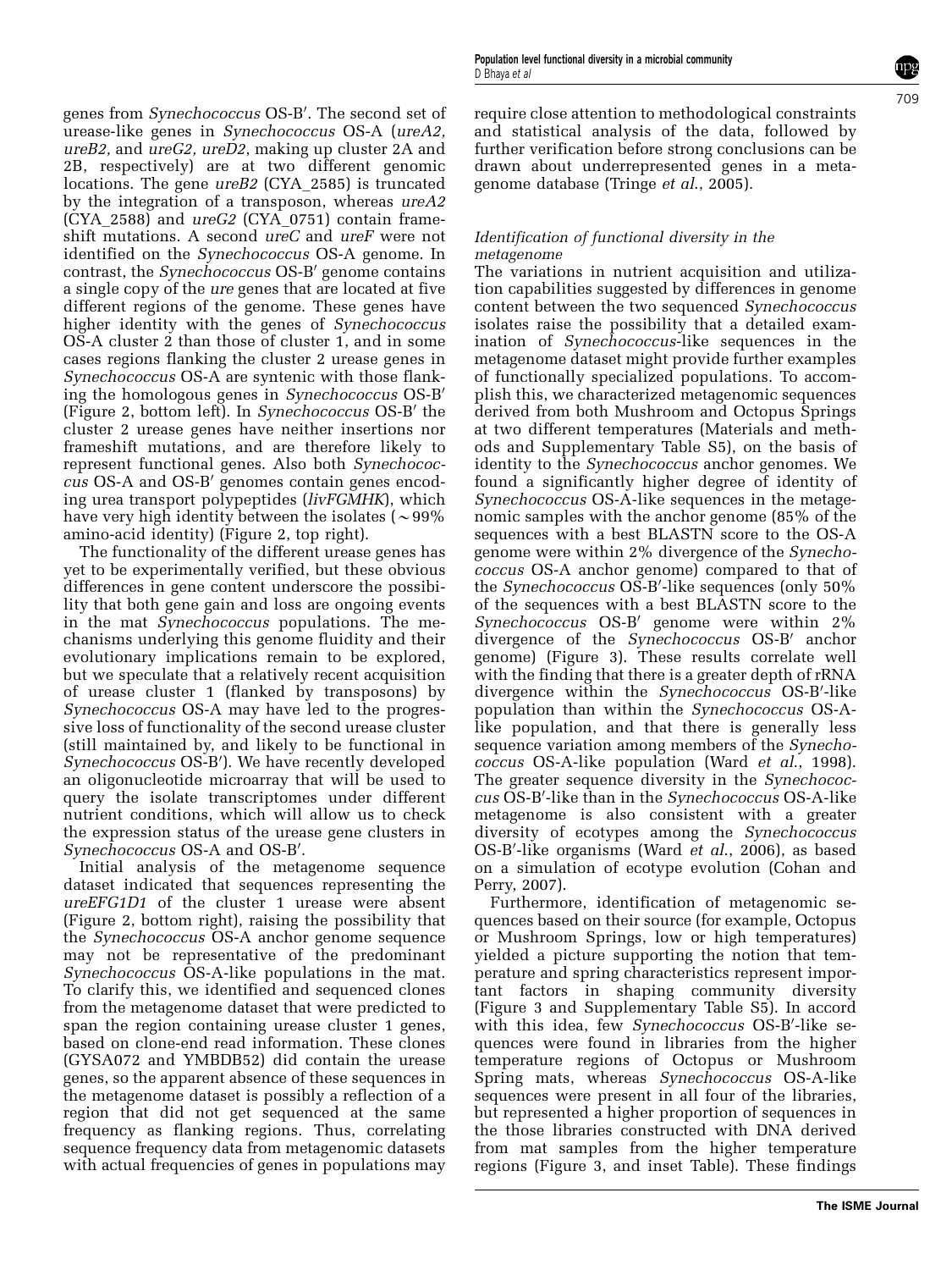

Figure 3 Distributions of metagenome reads compared to the anchor Synechococcus OS-A and OS-B' genomes. The reads that met the criteria for inclusion into 'stringent' Synechococcus OS-A and OS-B' metagenome assemblies were subdivided based on the percentage nucleotide identity to the anchor genome (on the x axis, from 100 to 92%). Each of these sequence reads was also identified based on the location from which it originated: Mushroom Spring high temperature (MS-High-Red) or Mushroom Spring low temperature (MS-Low-Dark Blue) or Octopus Spring high temperature (OS-High-Orange) or Octopus Spring low temperature (OS-Low-Light Blue). Because the total number of sequences from each mat sample varied, the data were normalized to the total reads in the sample from which the reads were derived. Thus, the y axis values are shown as the percentage of the stringent sequence reads from each of the four mat locations. The inset table presents the number of sequence reads from each spring, at each of the two temperatures and places them into the stringent Synechococcus OS-A (OS-A) or OS-B<sup>r</sup> (OS-B') bin. Syn refers to Synechococcus OS-A and OS-B' and 'Total reads' refers to all reads from a particular spring and temperature.

raise a number of interesting questions regarding the range of sequence variation within the *Synecho* $coccus$  OS-A and OS-B' populations, which can be addressed by further analysis of the metagenomic sequence dataset or by using a targeted approach to examine particular genes or regions of interest.

Using stringent assembly criteria (see Materials and methods and Supplementary Table S6), 12 450 and 17 521 metagenome reads were assembled into scaffolds that were anchored to the Synechococcus OS-A and OS-B' genome, respectively. These reads covered 86 and 89% of the Synechococcus OS-A and OS-B' anchor genomes, respectively. 21 674 reads matched either the Synechococcus OS-A or  $OS-B'$  genome, but the clones from which the read was derived could not be assembled onto the anchor genome because they failed to meet one of the assembly criteria ('illegal clones'), and we surmised that they might represent regions in which recombination, transversion or gene gain or loss may have occurred. Hence, these clones represent a potentially rich source for analysis of genetic variation (Materials and methods and Supplementary Table S6).

We investigated a category of illegal clones in which one end of the clone had high sequence identity  $(>95\%$  NAID) to a specific region on the Synechococcus OS-B' genome, whereas the paired end sequence did not match any sequences in the Synechococcus OS-B' genome. These clones could represent a Synechococcus population closely related to Synechococcus OS-B' which contains additional sequences that are absent in the anchor genome. We identified several individual metagenome clones in which only one end of the clone matched the Synechococcus OS-B' genomic region with high identity in the neighborhood of  $\sim 0.565-$ 0.577 Mb on the genome. To resolve how these 'illegal' clones differed from the anchor genome, we identified and sequenced a 7.6 kbp clone that matched the Synechococcus OS-B' genome at both ends but contained an extra 5.5 kbp region relative to the Synechococcus OS-B' anchor genome. In the Synechococcus OS-B' genome, this region contains four genes, CYB\_0562, CYB\_0563, CYB\_0564 and CYB\_0565 (Figure 4, top). The metagenomic clone insert, however, contains seven additional CDSs, and is flanked by CYB\_0562 (99.72% NAID) on the left and CYB\_0565 (99.76% NAID) on the right (Figure 4a), whereas CYB\_0563, CYB\_0564 genes are absent. Of the genes present in the 5.5 kbp region two exhibited significant identity to the feoA (46% AAID to tlr1739) and  $feoB$  (64% AAID to tlr1740) genes of the unicellular thermophilic cyanobacterium, Thermosynechococcus elongatus.

The presence of the *feoA* and *feoB* genes in a Synechococcus OS-B'-like population is interesting because these genes are present in several bacteria where they encode proteins required for ferrous ion transport (Andrews et al., 2003). Iron is present in the environment as both ferrous and ferric forms, but the ferrous form predominates under conditions of low oxygen and is relatively soluble. Neither the Synechococcus OS-A nor OS-B' anchor genomes contain *feoA* or *feoB*-like sequences, although they have several genes that function in ferric ion uptake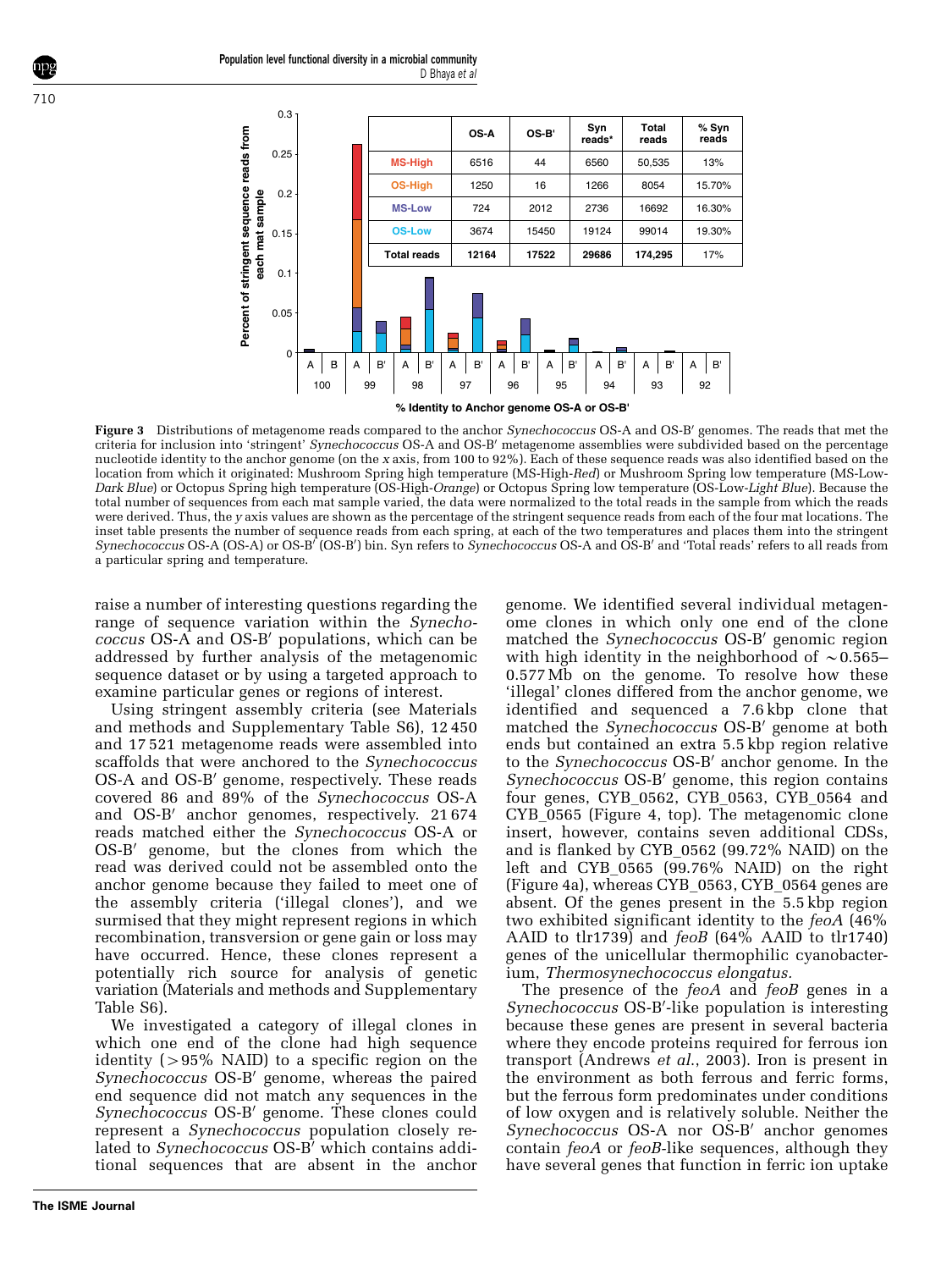

Figure 4 Feo containing variant of Synechococcus OS-B'. Top panel shows the region containing CYB\_0562 (SpoIID protein), CYB\_0563 (hypothetical), CYB\_0564 (helicase, UvrD/REP family) and CYB\_0565 (menB, napthoate synthase) from Synechococcus OS-B'. Below is the variant clone containing the  $\dot{fe}$  genes plus seven additional CDSs; from left, a CDS with 99% AAID to CYB\_0562, OrfB and OrfA of ISSoc13 transposase which appears to be Synechococcus OS-B'-specific, a 221-amino-acid hypothetical CDS with similarity to a response regulator, feoA (158 amino acids), feoB (763 amino acids), a 74-amino-acid hypothetical CDS, a 157-amino-acid hypothetical CDS with high identity to CYA\_0664 and CYB\_0618, and a partial CDS with high identity to CYB\_0565. Note that this clone does not contain the entire CYB\_0565 gene as indicated by the position of the dotted line. Bottom panel shows in situ feoB transcript abundance measured by qPCR in the Mushroom Spring microbial mats  $(60^{\circ}C)$  in September 2005, over a 24 h diel cycle. The inset shows incident photon irradiance (small black circles) in  $\mu$ mol photon m<sup>-2</sup> s<sup>-1</sup> as a function of the time of day.

and assimilation. The presence of feo genes in an organism that may be closely related to Synechococcus OS-B<sup>'</sup> is interesting because it suggests the presence of functionally specialized populations with differential specificity for the different forms of iron. The functionality of the feo genes in the mat is supported by *in situ* analysis of *feoB* transcript levels (quantified using gene-specific primers for qPCR), which appear to peak in the afternoon, about 2 h before darkness; transcript levels stay low during the night and remain low as the cells are exposed to light in the morning (Figure 4, bottom). Thus, there may be an accumulation of the ferrous transport system as the mat becomes anoxic during the night, allowing some Synechococcus OS-B'-like organisms to scavenge the reduced ferrous ions that should become more plentiful as oxygen levels decrease in the mat.

These results provide an example of a comparison of metagenomic sequences with fully sequenced anchor genomes that has helped identify specialized functional populations that potentially have a different physiological capability and ecology. It is worth noting that so far, we have analyzed metagenomic clones that are relatively small (between 2 and 15 kbp), so we cannot easily place them into larger scaffolds with a high degree of certainty. Consequently, we are unable to decipher the degree of similarity between the organism from which this clone was derived and the *Synechococcus* OS-B' anchor genome. However, screening of BAC libraries that contain much larger clones  $(>100$  kbp) will allow us to identify large contiguous regions of genomes that contain these sequences. This will allow us to assess how similar these metagenomic clones are to the sequenced Synechococcus anchor genomes. The hypothesis that these feo containing organisms correspond to ecotypes different from that represented by Synechococcus OS-B' would be supported if the feo-containing organisms were found to be members of distinct sequence clusters for widely shared genes (for example, recA, rpoB and lepA) (Cohan and Perry, 2007). Further analyses of the other classes of illegal clones will also allow us to create a more detailed picture of the level and kinds of functional variation that exists within the Synechococcus populations.

In summary, we have generated two 'anchor' genome sequences from Synechococcus OS-A and OS-B', which represent dominant high- and lowtemperature adapted in situ mat populations, respectively. Comparison of these two genomes revealed a striking lack of conserved large-scale genome architecture, suggestive of extensive genome rearrangements. Many obvious differences between these genomes appear to be related to the assimilation and storage of different nutrients such as nitrogen, phosphorus and iron. Further, population genetics and in situ distribution and expression analyses coupled with detailed physicochemical measurements will be required to ascertain whether the differences in gene complement observed constitute niche-adaptation strategies in the hot springs. The implications of the observations makes it important to define nutrient gradients and fluxes within the microbial mat communities, and to elucidate the ways in which these gradients impact the evolution of microbes in this environment.

We also analyzed metagenome sequences from the microbial mat community and compared them to the  $Synechococcus$  OS-A and OS-B' anchor genomes. The spatial distribution and degree of diversity of the metagenomic variation is consistent with that for Synechococcus OS-A-like and OS-B'-like populations previously observed by using 16S rRNA and ITS sequences (Ward et al., 1998, 2006). Through comparative genomic analyses we have demonstrated that the genomes of these Synechococcus OS-A and OS-B' isolates are not representative of all native Synechococcus OS-A and OS-B' populations inhabiting the mat community that were sampled in our metagenomic sequences. Our analyses have revealed examples of functionally specialized populations that may have been derived from gene

711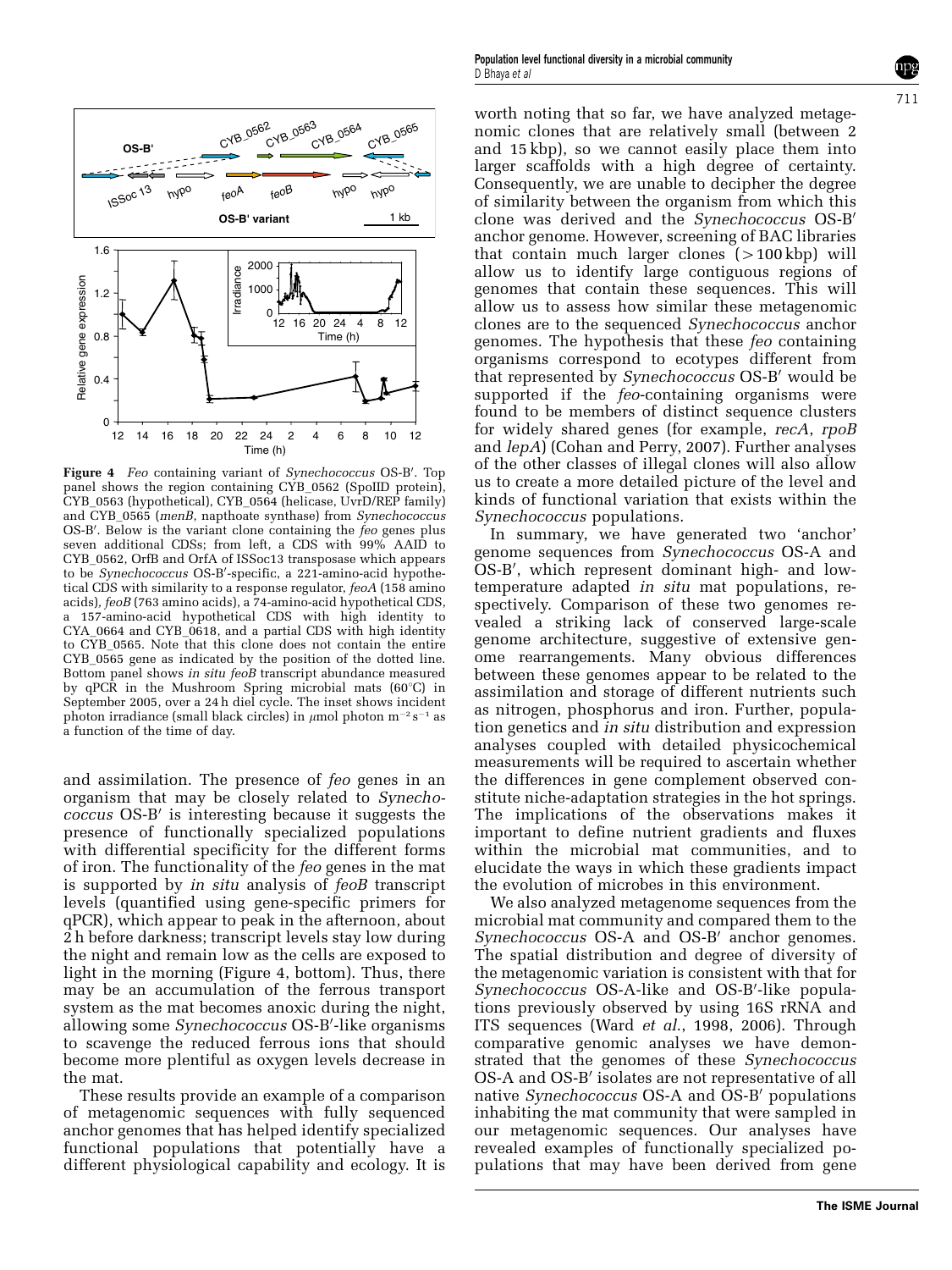exchange and may define previously unknown  $Synechococcus$  OS-A-like or  $B'$ -like functional populations (that is, ecotypes). More extensive analysis of these genomic and metagenomic databases may reveal whether or not genomic fluidity is a more general phenomenon associated with hot spring mat communities, where organisms exist in close proximity and where DNA transfer through processes such as natural transformation or phage infections might occur with some frequency. To adequately address the question of niche adaptation, we will need to correlate functional differences (based on gene content and enzyme activity in situ) with ecological differences (based on microgeographic distribution) and sequence clustering of shared genes. As appreciation of, and information about, the astounding genetic diversity of microbes increases; it is also becoming obvious that population genetics, systematics, genomics and metabolic potential must be integrated to resolve complex issues about microbial communities.

## Acknowledgements

The research was funded by the Frontiers in Integrative Biology (FIBR) program at NSF (Grant EF-0328698). Natalia Khuri acknowledges a NSF-ROA Grant. The sequence of the chromosome of Synechococcus OS-A and Synechococcus OS-B' have been deposited at Gen-Bank (CP000239 and CP000240). Sequences of clones covering the feo region (EU189023); the urease region (EU189024 and EU189025) and metagenome sequences (Project IDs 20717, 20719, 20721,20723, 20725 and 20727) are also available at Genbank. Updates and further details on this project will be maintained at the following web sites: http://landresources.montana.edu/FIBR/ and http:// fumarole.stanford.edu. We thank the Yellowstone National Park authorities for their excellent support. We also acknowledge the discussions with members of the Annual FIBR workshops held at the University of Montana, Bozeman.

# References

- Allewalt JP, Bateson MM, Revsbech NP, Slack K, Ward DM. (2006). Effect of temperature and light on growth of and photosynthesis by Synechococcus isolates typical of those predominating in the octopus spring microbial mat community of Yellowstone National Park. Appl Environ Microbiol 72: 544–550.
- Andrews SC, Robinson AK, Rodriguez-Quinones F. (2003). Bacterial iron homeostasis. FEMS Microbiol Rev 27: 215–237.
- Bateman A, Coin L, Durbin R, Finn RD, Hollich V, Griffiths-Jones S et al. (2004). The Pfam protein families database. Nucleic Acids Res 32: D138–D141.
- Bateson MM, Ward DM. (1988). Photoexcretion and consumption of glycolate in a hot spring cyanobacterial mat. Appl Environ Microbiol 54: 1738–1743.
- Bennett PM. (2004). Genome plasticity: insertion sequence elements, transposons and integrons, and DNA rearrangement. Methods Mol Biol 266: 71–113.
- Bentley SD, Parkhill J. (2004). Comparative genomic structure of prokaryotes. Annu Rev Genet 38: 771–792.
- Bhaya D. (2004). Light matters: phototaxis and signal transduction in unicellular cyanobacteria. Mol Microbiol 53: 745–754.
- Brock TD. (1978). Thermophilic Microorganisms and Life at High Temperatures. Springer Verlag: Berlin.
- Claros MG, von Heijne G. (1994). TopPred II: an improved software for membrane protein structure predictions. Comput Appl Biosci 10: 685–686.
- Cohan F. (2006). Towards a conceptual and operational union of bacterial systematics, ecology, and evolution. Philos Trans Roy Soc B 361: 1985–2006.
- Cohan FM, Perry EB. (2007). A systematics for discovering the fundamental units of bacterial diversity. Curr Biol 17: R373–R386.
- Delcher AL, Phillippy A, Carlton J, Salzberg SL. (2002). Fast algorithms for large-scale genome alignment and comparison. Nucleic Acids Res 30: 2478–2483.
- Dyhrman ST, Chappell PD, Haley ST, Moffett JW, Orchard ED, Waterbury JB et al. (2006). Phosphonate utilization by the globally important marine diazotroph Trichodesmium. Nature 439: 68–71.
- Ferris MJ, Ward DM. (1997). Seasonal distributions of dominant 16S rRNA-defined populations in a hot spring microbial mat examined by denaturing gradient gel electrophoresis. Appl Environ Microbiol 63: 1375–1381.
- Haft DH, Selengut JD, White O. (2003). The TIGRFAMs database of protein families. Nucleic Acids Res 31: 371–373.
- Heidelberg JF, Seshadri R, Haveman SA, Hemme CL, Paulsen IT, Kolonay JF et al. (2004). The genome sequence of the anaerobic, sulfate-reducing bacterium Desulfovibrio vulgaris Hildenborough. Nat Biotechnol 22: 554–559.
- Hoehler TM, Bebout BM, Des Marais DJ. (2001). The role of microbial mats in the production of reduced gases on the early Earth. Nature 412: 324.
- Huang J, Su Z, Xu Y. (2005). The evolution of microbial phosphonate degradative pathways. J Mol Evol 61: 682–690.
- Kilian O, Steunou AS, Fazeli F, Bailey S, Bhaya D, Grossman AR. (2007). Responses of a thermophilic Synechococcus isolate from the microbial mat of Octopus Spring to light. Appl Environ Microbiol 73: 4268–4278.
- Konopka A. (1992). Accumulation and utilization of polysaccharide by hot-spring phototrophs during a light–dark transition. FEMS Microbiol Lett 102: 27–32.
- Konstantinidis KT, Tiedje JM. (2005). Genomic insights that advance the species definition for prokaryotes. Proc Natl Acad Sci USA 102: 2567–2572.
- Mackerras AH, Youens BN, Wier RC, Smith GD. (1990). Is cyanophycin involved in the integration of nitrogen and carbon metabolism in the cyanobacteria Anabaena cylindrica and Gleothece grown on light/dark cycles? J Gen Microbiol 136: 2049–2056.
- Nold SC, Ward DM. (1996). Photosynthate partitioning and fermentation in hot spring microbial mat communities. Appl Environ Microbiol 62: 4598–4607.
- Nübel U, Bateson MM, Vandieken V, Wieland A, Kuhl M, Ward DM. (2002). Microscopic examination of distribution and phenotypic properties of phylogenetically diverse Chloroflexaceae-related bacteria in hot spring microbial mats. Appl Environ Microbiol 68: 4593–4603.
- Paerl HW, Pinckney JL, Steppe TF. (2000). Cyanobacterialbacterial mat consortia: examining the functional unit